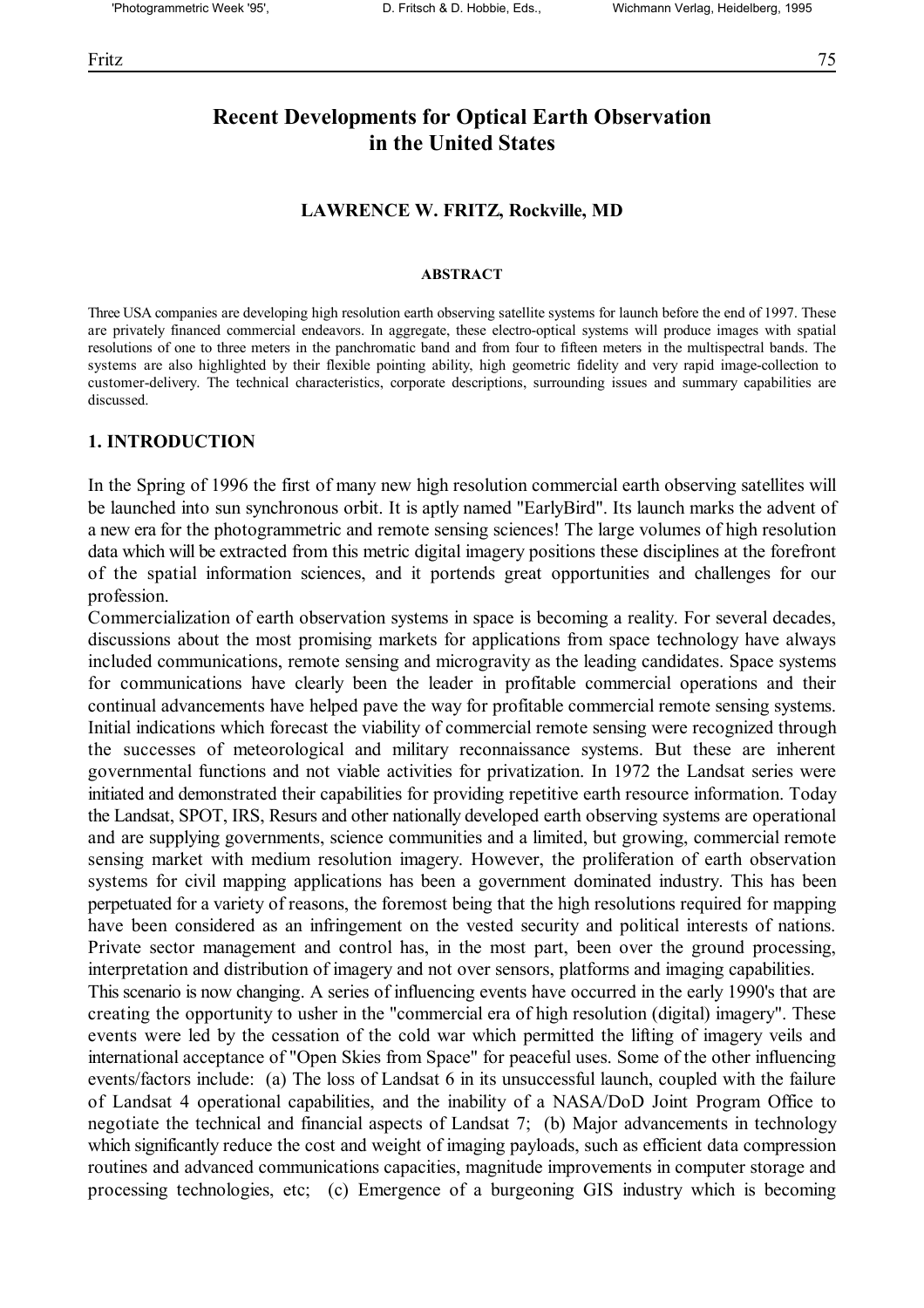increasingly reliant on obtaining current data which only the imaging industry can best supply; (d) The expansion of the global market for remote sensing imagery with increased demands for higher resolutions, timely acquisition and delivery of image products.

As a result many nations have begun, or have indicated their intent, to develop high resolution space imaging systems. A general, non-exhaustive list of these nations and their proposed systems is given in figure 1.

| Country      | <b>Satellite</b> | <b>Spatial Resolution</b> |
|--------------|------------------|---------------------------|
| France       | Helios NG        | $1 \text{ m}$             |
|              | SPOT-4           | 5 <sub>m</sub>            |
| Germany      | MOMS-3           | 4 <sub>m</sub>            |
| Israel       | Offeq-3          | $2-3$ m                   |
| Russia       | <b>KFA-3000</b>  | $.75 - 1.5$ m             |
| South Africa | Greensat         | 2.5 <sub>m</sub>          |
| Spain        | Minisat          | $3-5$ m                   |

Figure 1: Government Proposed High Resolution Satellites.

Other nations which may join this list include China, India, Japan, South Korea and Taiwan.

### **2. NEW COMMERCIAL HIGH-RESOLUTION EARTH OBSERVATION SYSTEMS**

Recognizing that there is considerable competition for the global market in remote sensing and recognizing their vested interests in maintaining technological leadership in the development of imaging systems, several leaders of the American aerospace industry petitioned the US government to ease restrictions which regulate private ownership and operation of earth observation systems. The US Land Remote Sensing Commercialization Act of 1984 which addressed Landsat policy was repealed on October 28, 1992 by enactment of US Public Law 102-555 titled the "Land Remote Sensing Policy Act of 1992". This law authorizes the Secretary of the US Department of Commerce to license US companies to operate private remote sensing space systems. A license permits unrestricted availability of imagery, limited only by US government national security and international obligations. In general, this has been interpreted as permitting images up to one meter resolution. With the removal of these US government barriers for commercial imaging satellites, several US companies activated their plans to develop high resolution digital remote sensing systems which will be totally financed with private capital. Thus, a new competitive commercial marketplace has arisen.

In January 1993 the WorldView Imaging Corporation of Livermore, California was granted the first commercial license to manufacture and operate three meter resolution remote sensing satellites. Subsequently one meter resolution licenses were granted: to Lockheed Missiles & Space Co. of Sunnyvale, California in April 1994; to Eyeglass International, a joint venture of Orbital Sciences Corporation, Litton-Itek Corp. and GDE Systems in May 1994; and to the Ball Corporation, Aerospace & Communications Group of Broomfield, Colorado in September 1994.

These four companies, as well as other international competitors, have been evaluating the market, forming financial and strategic partnerships, refining their strategic plans and refining their technical designs. That is, for example, in January 1995, the commercial remote sensing efforts of the Ball Corporation and WorldView Imaging Corporation were merged; in late November 1994 Howteq, a division of the South African Denel Group, indefinitely suspended its development of its Greensat Program; and in May 1995 Orbital Sciences Corporation restructured its consortium, redesigned its technical specifications and changed the system name from "Eyeglass" to "OrbView".

A review of the status of each of the three US companies and a brief summary of the unique aspects of their technical and strategic approach to address the commercial market is provided in the following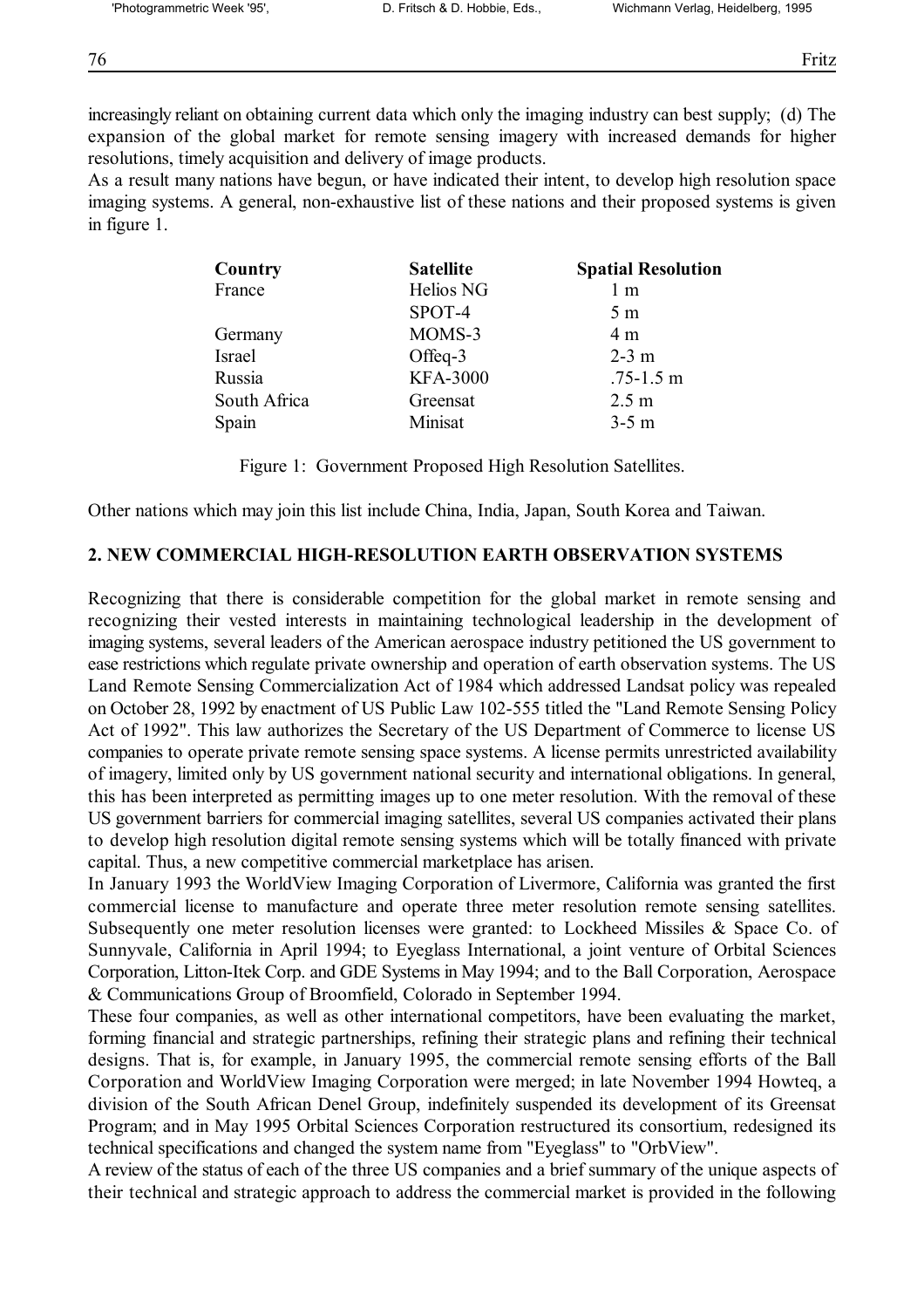Fritz 77

four sections. For ready reference, figures 2 - 5 provide a status summary of the current (mid-May 1995) technical characteristics of their systems. As with all developments, especially in a highly competitive market such as this, it should be expected that several technical characteristics may change before the on-orbit dates. However, all of the systems' components are based on proven technology which should modulate risks. Each of these ventures requires hundreds of millions of dollars of capital investment and the formation of multiple international alliances. Any changes will be driven by business decisions to reduce risk because, unlike all previous space imaging systems, these systems are totally financed without government funding!

| Corporation<br>"System" | <b>EarthWatch</b><br>"EarlyBird"                                       |           | <b>EarthWatch</b><br>"QuickBird" |                         | <b>Orbital Sciences</b><br>"OrbView-1" |                                     | <b>Space Imaging</b> |           |
|-------------------------|------------------------------------------------------------------------|-----------|----------------------------------|-------------------------|----------------------------------------|-------------------------------------|----------------------|-----------|
| Mode                    | Pan                                                                    | <b>MS</b> | Pan                              | <b>MS</b>               | Pan                                    | <b>MS</b>                           | Pan                  | <b>MS</b> |
| <b>Partners</b>         | <b>Ball Corporation</b><br>CTA, Inc.<br>Telecom Italia<br>Hitachi Ltd. |           |                                  | <b>Orbital Sciences</b> |                                        | Lockheed<br>E-Systems<br>Mitsubishi |                      |           |
| <b>On-Orbit date</b>    | <b>July 1997</b><br>Apr 1996                                           |           | Fall 1997                        |                         | Dec 1997                               |                                     |                      |           |
| <b>Imager Type</b>      | Pushbroom<br><b>Staring Array</b>                                      |           | Pushbroom                        |                         | Pushbroom                              |                                     |                      |           |
| <b>Pixels</b>           | 8 bit                                                                  | 8 bitx3   | 11 bit                           | 11 bit                  | 8 bit                                  | 8 bit                               | 11 bit               | 11 bit    |
| Data Size               | 4MB                                                                    | 12MB      | 3.5 <sub>Gb</sub>                | 14Gb                    | 128Mb                                  | 128Mb                               | $\gamma$             | ?         |
| Payload                 | < 100 kg                                                               |           | $-150$ kg                        |                         | $150 \text{ kg}$                       |                                     | $-225-275$ kg        |           |

Figure 2: General Information.

| Altitude (km)                                | 470                    | 470                    | 470                | 680                |
|----------------------------------------------|------------------------|------------------------|--------------------|--------------------|
| Inclination (deg) $\sqrt{97.3E}$ , sun sync. |                        | Polar, sun sync.       | Polar, sun sync.   | $-99E$ , sun sync. |
| <b>Repeat Cycle</b>                          | $20 \text{ day (max)}$ | $20 \text{ day (max)}$ | $16$ day (max)     | 14 day $(max)$     |
| <b>Revisits Cycle</b>                        | $1.5 - 2.5$ da (max)   | $1.5 - 2.5$ day(max)   | $\leq$ 2 day (max) | $1-3$ day (max)    |
| Period (rev/da)                              | 15.3                   | 15.3                   | 15.3               | 14.6               |

|  |  | Figure 3: Orbit Information. |
|--|--|------------------------------|
|  |  |                              |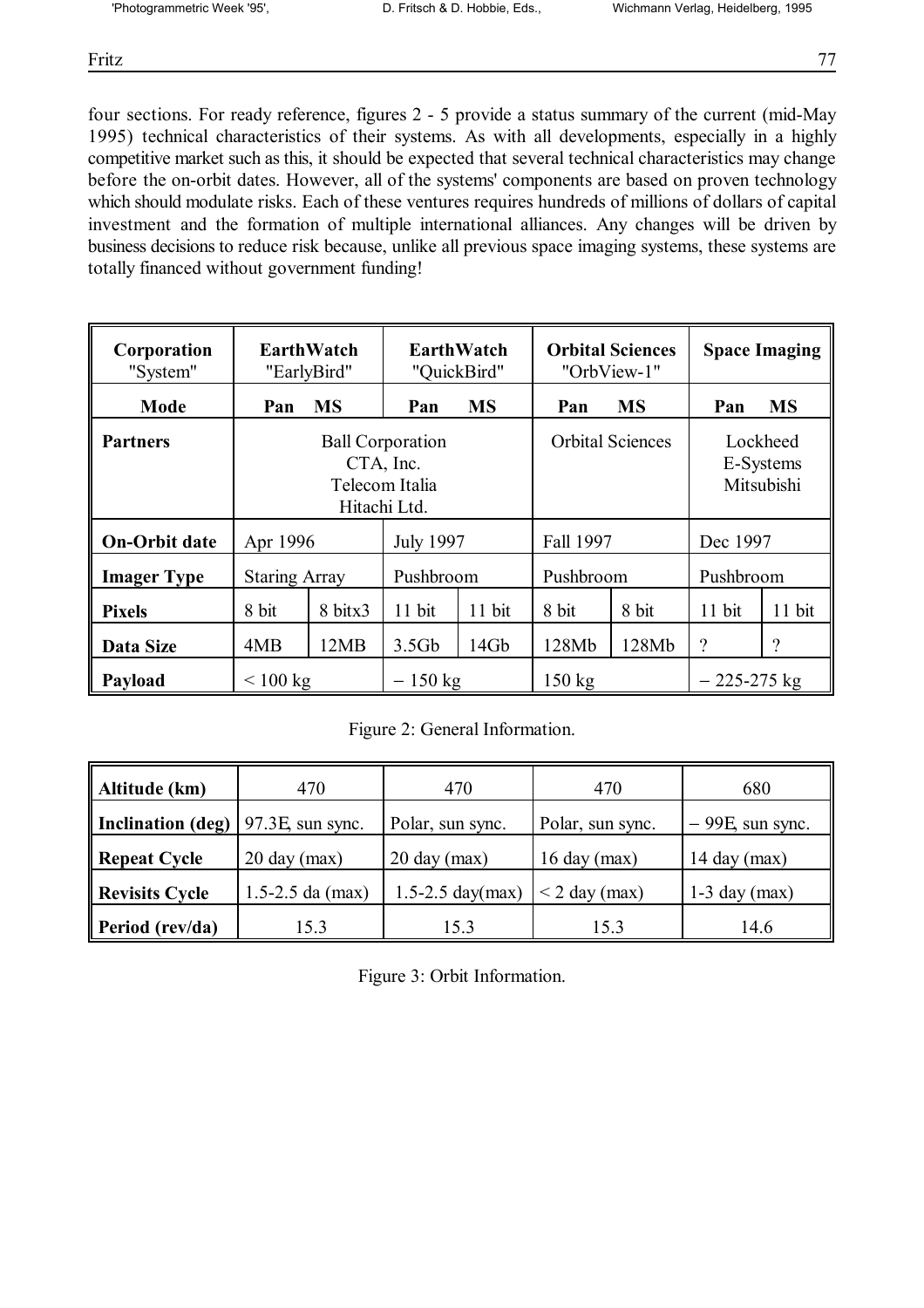78 Fritz

| Corporation<br>"System"                                              |                                                               | <b>EarthWatch</b><br>"EarlyBird"                      |                | EarthWatch<br>"QuickBird"                                |                    | <b>Orbital Sciences</b><br>"OrbView-1"                   |                | <b>Space Imaging</b>                                     |  |
|----------------------------------------------------------------------|---------------------------------------------------------------|-------------------------------------------------------|----------------|----------------------------------------------------------|--------------------|----------------------------------------------------------|----------------|----------------------------------------------------------|--|
| Mode                                                                 | Pan                                                           | <b>MS</b>                                             | Pan            | <b>MS</b>                                                | Pan                | <b>MS</b>                                                | Pan            | <b>MS</b>                                                |  |
| <b>Resolution</b><br>(Nadir GSD)                                     | 3m                                                            | 15m                                                   | 1 <sub>m</sub> | 4m                                                       | $1m \&$<br>2m      | 8m                                                       | 1 <sub>m</sub> | 4m                                                       |  |
| <b>Spectral</b><br><b>Bandwidths</b><br>$(\mu m)$                    | $.45 - .80$                                                   | $.50 - .59$<br>$.61 - .68$<br>$.79 - .89$             | $.45 - .90$    | $.45 - .52$<br>$.53 - .59$<br>$.63 - .69$<br>$.70 - .90$ | $.50 - .90$        | $.45 - .52$<br>$.52 - .60$<br>$.63 - .69$<br>$.76 - .90$ | $.45 - .90$    | $.45 - .52$<br>$.52 - .60$<br>$.63 - .69$<br>$.76 - .90$ |  |
| <b>Stereo</b>                                                        |                                                               | In track                                              |                | In track                                                 |                    | In track                                                 |                | In track                                                 |  |
| Pointing-in trk<br>cross track                                       |                                                               | $\pm 30E$<br>$\pm 30E$                                |                | $\pm 30E$<br>$\pm 30E$                                   |                    | ±45E<br>±45E                                             |                | ±45E<br>±45E                                             |  |
| Swath width                                                          | 6x6km                                                         | 30x30                                                 |                | 36 km                                                    |                    | 8 km                                                     |                | 12 km                                                    |  |
| <b>Scene size</b><br>at nadir $=$<br>in track $=$<br>cross track $=$ | km <sup>2</sup><br>36<br>$\overline{\mathcal{C}}$<br>$\gamma$ | $km^2$<br>900<br>$\overline{\mathcal{L}}$<br>$\gamma$ |                | km<br>36 x 36<br>36 x ?<br>36 x ?                        |                    | km<br>8 x 8<br>8 x 4,260<br>8 x 852                      |                | km<br>$60 \times 60$<br>60 x ?<br>60 x ?                 |  |
| <b>Sensor position</b>                                               |                                                               | <b>GPS</b>                                            | <b>GPS</b>     |                                                          | <b>GPS</b>         |                                                          | <b>GPS</b>     |                                                          |  |
| <b>Sensor attitude</b>                                               |                                                               | N <sub>o</sub>                                        |                | N <sub>o</sub>                                           |                    | <b>Star Trackers</b>                                     |                | 3 Star Trackers                                          |  |
| <b>Accuracy</b><br>with $GCP's =$<br>$w/o$ GCP's =                   | Horiz<br>6 <sub>m</sub>                                       | Vert<br>4m                                            | Horiz<br>2m    | Vert<br>3m                                               | Horiz<br>2m<br>12m | Vert<br>3m<br>8 <sub>m</sub>                             | 2m<br>12m      | Horiz Vert<br>3m<br>8m                                   |  |

|  |  | Figure 4: Sensor Information. |
|--|--|-------------------------------|
|--|--|-------------------------------|

| Corporation<br>"System"                  | EarthWatch<br>"EarlyBird"                                 | EarthWatch<br>"QuickBird"          | <b>Orbital Sciences</b><br>"OrbView-1" | <b>Space Imaging</b>                                  |
|------------------------------------------|-----------------------------------------------------------|------------------------------------|----------------------------------------|-------------------------------------------------------|
| Scenes (max)                             | $500$ /orbit                                              | $100$ /orbit                       | 535/day                                | process 600/da.                                       |
| On board<br>recording                    | Yes<br>500 scenes                                         | <b>Yes</b><br>100 scenes           | Yes 250 scenes<br>$32\,$ Gb            | Yes<br>$120$ Gb                                       |
| Delivery time -<br><b>Acquis to User</b> | $15 \text{ min} - 48 \text{ hr}$ .                        | $15 \text{ min} - 48 \text{ hr}$ . | 15 min. - 24 hr.                       | $24 - 48$ hr.                                         |
| Ground<br><b>Station Sites</b>           | EarthWatch owned stations -<br>California, Alaska, Europe |                                    | Regional<br><b>Affiliates</b>          | Denver, Alaska,<br>Japan,+Region<br><b>Affiliates</b> |

Figure 5: Communications/Processing Information.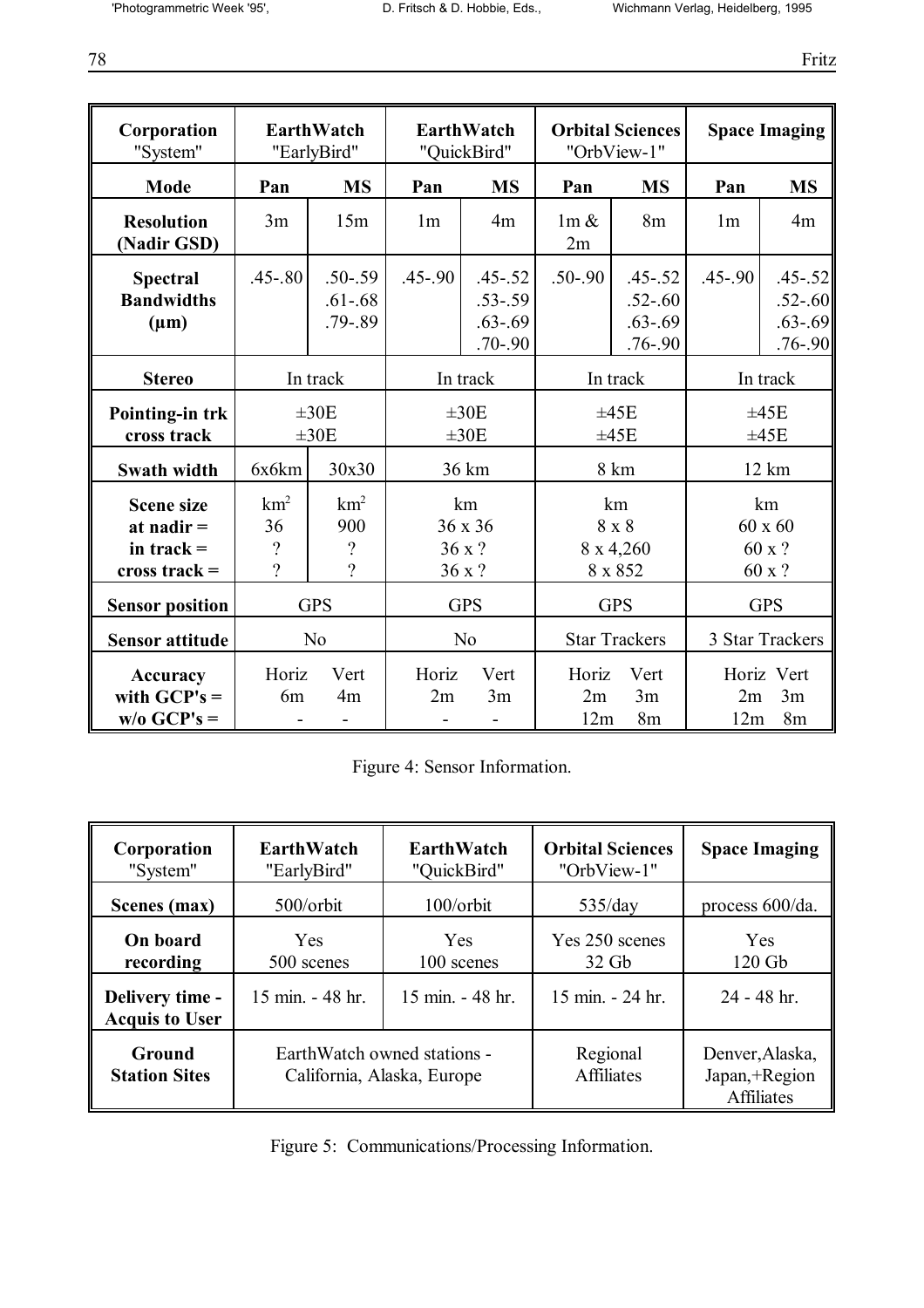# **3. EARTHWATCH INCORPORATED**

The merger of commercial remote sensing activities of the WorldView and Ball Corporation brought together two distinctively different technical approaches. Combined they provide a formidable constellation of imaging systems to address the breadth of the applications market. EarthWatch Inc. headquarters are located in Longmont, Colorado. It is managed by Dr. Richard Herring, Chief Executive Officer, a Senior Vice President from Ball Corporation; Douglas B. Gerull, President and Chief Operating Officer, the former Executive Vice President and head of the Mapping Sciences Division of Intergraph Corporation; and Dr. Walter Scott, Chief Technical Officer and former SDI Program Manager at the Lawrence Livermore National Laboratories.

The EarthWatch imaging systems, EarlyBird and QuickBird, are designed to fulfill the imagery needs of the international GIS/Mapping community and civil and military reconnaissance programs. With its combination of one, three, four and 15 meter resolutions available from the two satellites orbiting in tandem, it offers the user a wide choice of metric and spectral options. Plans are to launch the three and 15 meter resolution EarlyBird in April 1996 followed by a July 1997 launch of the one and four meter resolution QuickBird. Subsequent satellites will be launched based on market demand, although two of each satellite are now under construction. EarlyBird's two-dimensional CCD staring array cameras are unique and both its panchromatic and multispectral digital images will have the attributes of traditional film image frame cameras. That is, its design is to offer rigid photogrammetric geometry for the high metric accuracies needed by the GIS and mapping community. EarlyBird's multispectral (MS) frames cover an area of 30 by 30 kilometers over which it can image simultaneously 6 by 6 km panchromatic (pan) scenes. The entire MS frame can be covered in stereo by 36 pan scenes. Using photo identified control, EarlyBird is capable of providing an RMS accuracy of six meters horizontally and four meters vertically for GIS/mapping projects. The range of the three MS wavebands of EarlyBird and the four MS wavebands of QuickBird are almost identical to SPOT bands 1-3 and Landsat bands 1-4 respectively. The MS and pan imagers of QuickBird share a common aperture.

Unlike its competitors, "EarthWatch will retain ownership and possession of all data collected by its satellites. It will maintain a complete Digital Globe<sup>TM</sup> (representing images and elevation data for every point on the earth), and will make this archived imagery available at highly competitive prices for those customers who place priority on easy access and quick response." EarthWatch ground stations will transmit raw imagery to Longmont, Colorado headquarters where geometric and radiometric calibrations, processing and archiving will be performed. The corrected imagery can then be transmitted to a customer or EarthWatch distributor. This entire process, from satellite to consumer, can be accomplished in about 15 minutes! The underlying philosophy is to keep the data in digital form to assure image quality and utility, as well as speed of delivery.

#### **4. ORBITAL SCIENCES CORPORATION - ORBIMAGE**

The Orbital Sciences Corporation (OSC) is the USA leader in light-sat launches, highlighted by its Pegasus launch vehicle. ORBIMAGE is an OSC Company specializing in providing global imaging information and developing new remote sensing, earth observation and environmental products and services. The first of its imaging systems, "SeaStar" will be launched in mid 1995 to measure daily levels of phytoplankton chlorophyll in the oceans. OSC and ORBIMAGE headquarters are located in Dulles, Virginia. ORBIMAGE is managed by Gilbert D. Rye, President and Armand D. Mancini, Vice President.

The OrbView-1 imaging system is being designed to supply high quality, low-cost imagery products and services for commercial, civil and military markets. The initial satellite will include a one and two meter resolution panchromatic sensor and an eight meter resolution MS sensor which will share a common aperture. It is scheduled for launch in the Fall of 1997. It features an electro-optical camera that has capability to image scenes 45Ε off axis in all directions. This flexibility provides an average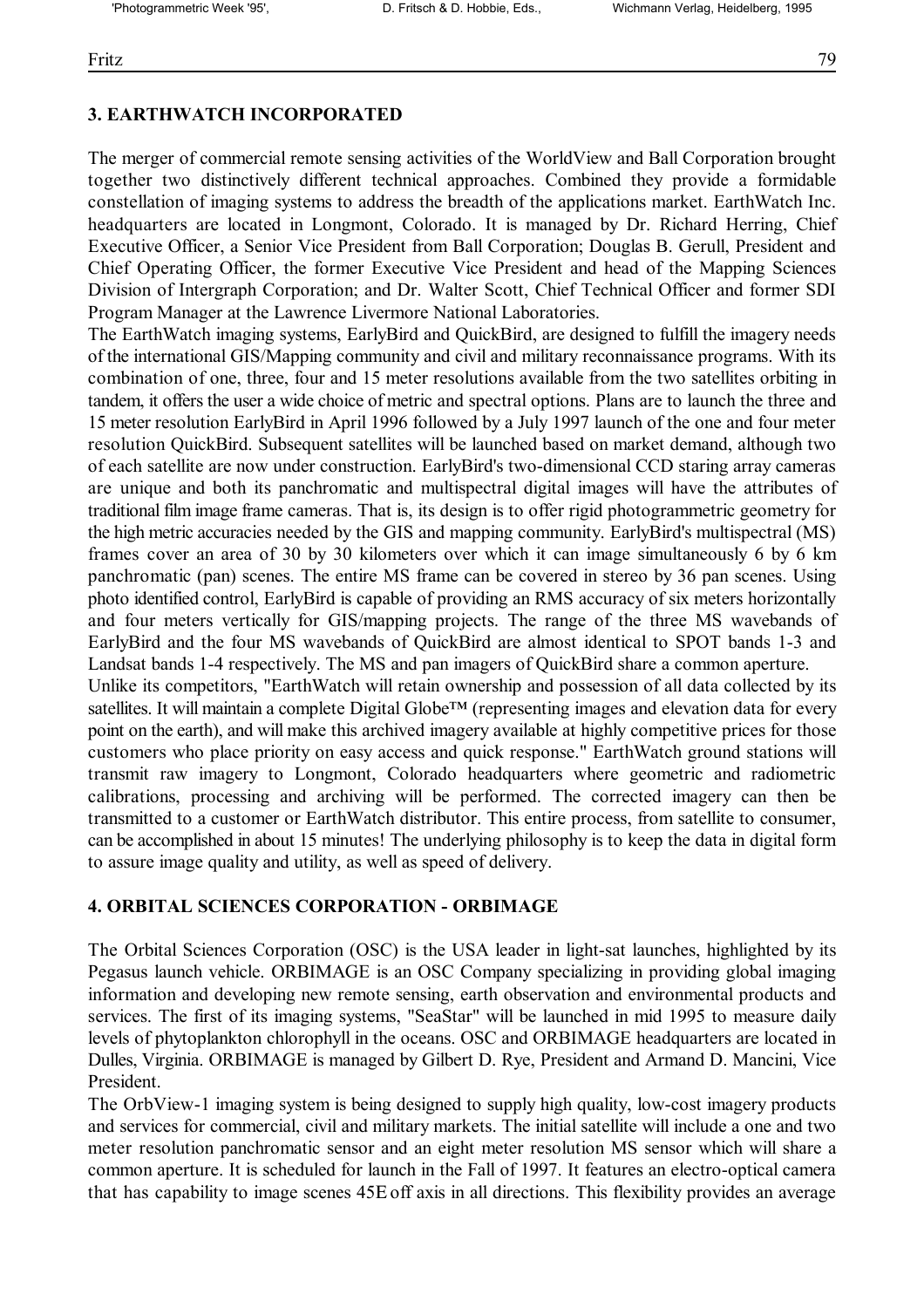revisit time, for an area of repetitive interest, of 1.8 days at the equator, 1.5 days at ±30Ε latitudes, and 0.9 day at latitudes of ±60Ε. The typical scene size is 8 by 8 km, but its collection capabilities are highly flexible. Combining photo identifiable control with OrbView-1's high resolution stereo imager enables routine cost-effective generation of geodetically correct 1:24,000 scale maps with 6 m contours.

ORBIMAGE is establishing a network of international distributors located near existing ground receiving and processing stations. Each of the distributors will be licensed by ORBIMAGE to receive and sell OrbView imagery to customers in their nation or geographic region of the world. ORBIMAGE will support these distribution centers with capability to produce a variety of standard products such as orthorectified image maps, seamless mosaics, contour maps, digital terrain models, stereopairs, image enhancements, perspective scenes, etc.

### **5. SPACE IMAGING, INC.**

On 15 May 1995 Space Imaging, Inc. opened its headquarters in Thornton, Colorado having relocated from Sunnyvale, California. Formed initially by Lockheed Missiles and Space Co., Space Imaging is now an independent corporation of which Lockheed, E-Systems and Mitsubishi are minority partners. Space Imaging is directed by John Neer, President and Chief Executive Officer.

The Space Imaging system is designed to cover large area swaths of high resolution imagery from its 680 km orbit. As shown in figure 6, the system has a very expansive field of regard. It uses GPS in conjunction with three digital star trackers to maintain precise camera station position and attitude. Thus it can provide absolute positioning without ground control in the 12 to 15 m range. With the addition of ground control points (GCP's) and terrain elevation data, the system is projected to support high precision orthophotos that will meet National Map Accuracy Standards for 1:2,400 scale mapping!



Figure 6: Typical Tasking Scenario\*.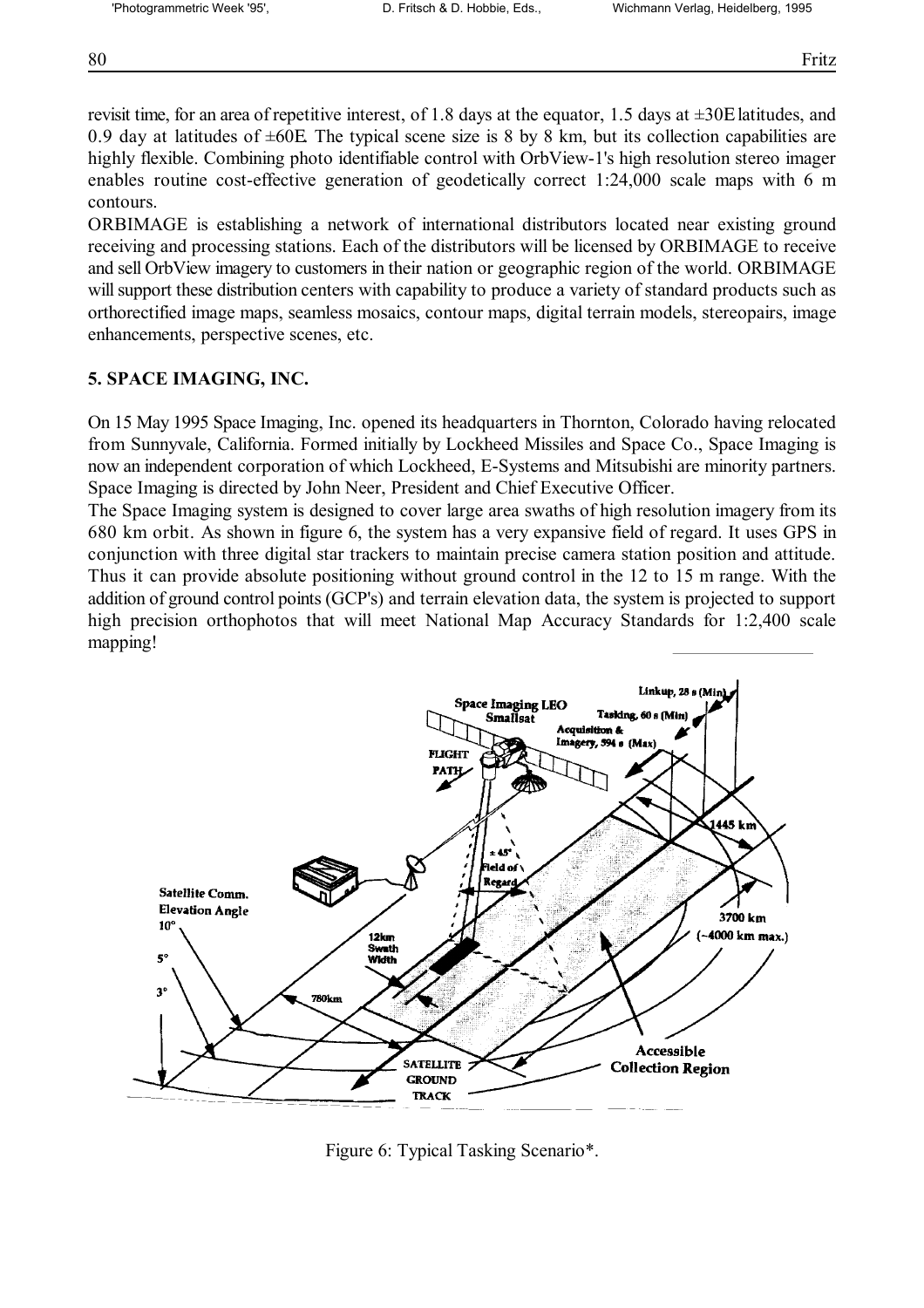Fritz 81



Figure 7: Stereo Collection Operations\*.

\* Courtesy of Space ImagingTM/SM

Uplinks to the satellite contain user requested latitude/longitude bounds, desired bandwidths and tasking (imaging) priorities. Figure 7 shows a typical stereoscopic collection operation. The fore and aft collection of overlapping swaths provides optimal base height ratios for a stereo scene on the same orbital pass, plus opportunities for additional imaging during the same time frame. System users receive confirmation of tasking, and subsequently the imagery and its metadata for processing.

Space Imaging, Inc. is establishing a network of regional affiliates. Regional and portable ground stations will task and control image acquisitions. Corresponding regional remote sensing facilities will process the imagery for customers into the following seven standard products: Radiometrically Corrected - distortions removed for 'quick-look' monitoring of specific events; Standard Geometrically Corrected - rectified without GCP's (to a selection of map projections) for reconnaissance and monitoring; Precision Geometrically Corrected - rectified with GCP's for high precision orthophotos (up to 2m horizontal accuracy); Orthorectified - precision geometrically corrected including terrain elevation data to support up to 1:2,400 orthophotos; Digital Terrain Matrix (DTM) - elevations generated from stereo pairs; Multispectral - pan-sharpened MS (fused pan and MS) or band ratio images (selective fusing of MS bands); and Image Mosaics - single continuous image scene created from contrast/brightness balancing of multiple overlapping images.

#### **6. SUMMARY CAPABILITY**

All of the proposed US systems are in the smallsat, lightsat categories and are planned for polar sun synchronous orbits to provide maximum global terrain coverage. As imagery demands increase, each of the companies plans to launch additional satellites to provide constellation coverage which will increase imaging opportunities for optimal sun angles, repetitive coverage, stereo coverage and timely monitoring of events. The orbits are in general circular, low-earth-orbits (LEO). Orbit altitudes have been influenced by market considerations, such as to optimize repetitive coverage (revisit) intervals,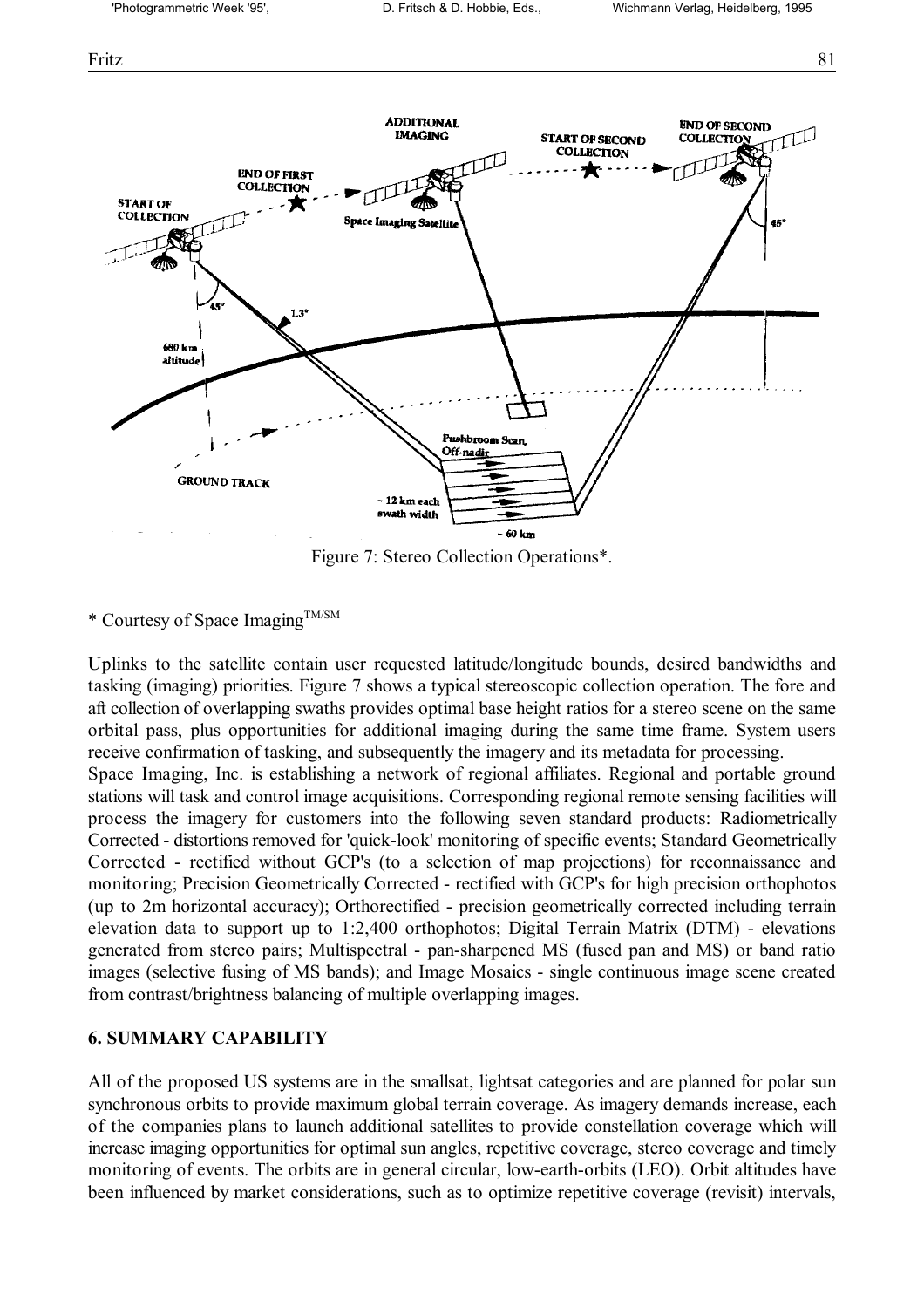or for ground station agreements with regional and national affiliate distribution centers. Except for the two-dimensional pixel staring arrays of the EarlyBird, the sensors are all of the pushbroom type and provide 8 bit or 11 bit pixel data streams. Their MS capabilities are similar and include the blue, green, red bands of the visible and the near infrared band which, in general, replicate the bands of Landsat and SPOT. Each of the systems will rely on some quantity of on-board storage to allow for ground station access and perhaps some preprocessing activities, such as data compression. To achieve precision pointing to customer areas of interest the systems all use on orbit GPS positioning. One of the remarkable characteristics of these systems is their ability to point to multiple areas of interest within very short time intervals, thus for example, providing opportunities for optimizing stereo base-height ratios or for acquiring off-track stereo imaging if requested.

As outlined in the above sections, each of the three companies has a different approach for providing imagery and imagery products to users. The main points to be realized are that these companies are offering imagery which is of spatial resolution from one to ten magnitudes higher than is commercially available from current space systems and which is metrically sound and which nominally can be delivered from near-real-time to 48 hours from image acquisition!

#### **7. ISSUES**

International acceptance of the concept for high resolution space imaging systems to commercially deliver image data on a daily basis, which heretofore has been the privileged domain of governmental organizations, is a primary issue which will soon be tested.

From the commercial market viewpoint it is clear that the technology has matured and the projected demand for GIS, mapping, natural resource, environmental, news, earth monitoring, etc. information warrants the risk. Market projections for this industry consistently estimate its growth to \$8 billion by the early years of 2000. The bulk of initial sales will likely be to governments, since that is where most world mapping and reconnaissance programs are funded. The commercial GIS market is expected to flourish rapidly, however, because of the cost effective, synoptic and repetitive coverage these systems can provide. Just imagine how the typical 175 km<sup>2</sup> coverage of a single one-meter image over a local municipality can provide it with timely information about the status of its demographics, utility and transportation infrastructures, crop predictions, planning assessments, etc. The value of this timely information should certainly stimulate the need for the acquisition of the image products, software and hardware needed for image exploitation. With this in mind, how will this affect the aerial photography industry? It is anticipated that well over 50% of the imaging provided by this highly fragmented industry will be drawn off by this satellite imagery. Even with the high capitalization costs of satellite systems, their advantages of imaging timeliness, rapid delivery, digital form, simultaneous pan and MS coverage, superior coverage per processing unit, and stereometric fidelity make them very cost competitive with aerial images. In fact, for square unit of coverage, aerial images are anticipated to be twice as expensive.

Much speculation has risen regarding whether the marketplace for imagery is sufficient to sustain multiple commercial high resolution space systems. Especially since the infrastructure for modelling, enhancing and extracting *spatial information from digital* orbiting systems is currently quite limited in most regions of the world. However, the years of experience from information processing (mostly thematic) of digital remote sensing data using Landsat, SPOT, AVHRR, etc. will assist the transition. A recognized fact is that, in the rush and glamour to utilize outer space, governments have always given the highest priority for funding imagery collection systems and have allocated very limited resources for imagery exploitation systems. As a result many remote sensing images have been archived and never used. These new corporate entities recognize these infrastructure needs. In forming their corporate partnerships and distribution alliances, each of the three US companies is using different strategies, providing many consumer alternatives for value-added images (georegistration, orthorectification, feature enhancement, radiometric intensification, etc.) and value added products